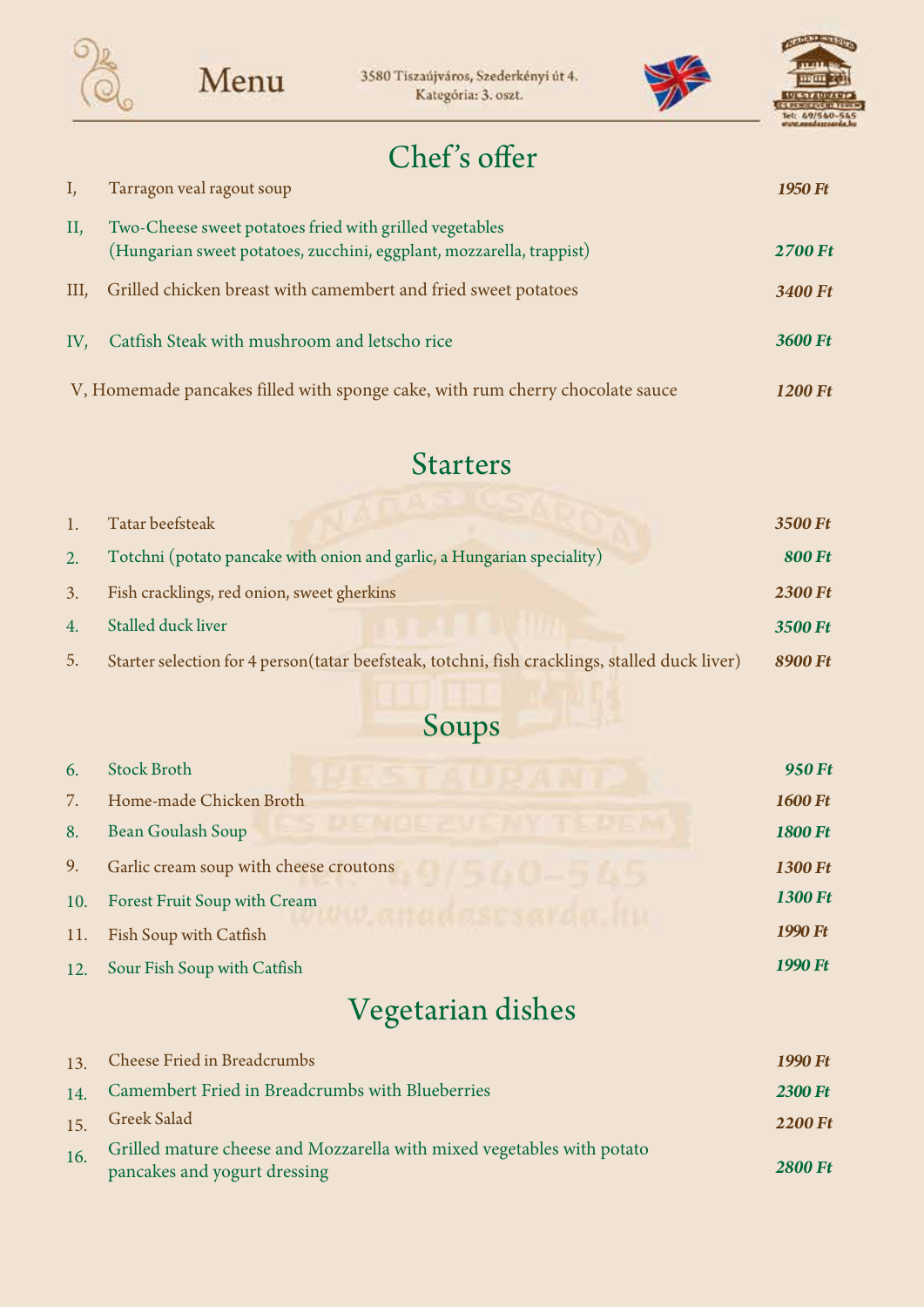





### Fish dishes

| 17. Szalajka Valley Trout                                               | $100 \text{ Ft}/d\text{kg}$ |
|-------------------------------------------------------------------------|-----------------------------|
| 18. Roast Pikeperch                                                     | $100 \text{ Ft}/d\text{kg}$ |
| 19. Grilled catfish fillet with spiced butter and stir-fried vegetables | 3200 Ft                     |
| 20. Paprika Catfish with Mushrooms                                      | <b>2990 Ft</b>              |
| 21. Grilled zander fillet fried with mozzarella                         | <b>2900 Ft</b>              |
| 22. Catfish Fillet Fried in Breadcrumbs                                 | <b>2900 Ft</b>              |

## Poultry dishes

|     | 23. Duck dance (confit duck things, duck breast, duck liver,            |                |
|-----|-------------------------------------------------------------------------|----------------|
|     | steamed cabbage, masshed potato)                                        | 4990 Ft        |
| 24. | Chicken Breast Filled with Cheese and Ham                               | <b>2950 Ft</b> |
| 25. | Chicken Breast Filled with Camembert with Blueberries, Steamed Apricots | <b>2950 Ft</b> |
| 26. | Chicken Breast Roasted with natured Ham and Mozzarella Cheese           | 3100 Ft        |
| 27  | Chicken Breast Fried in Breadcrumbs                                     | <b>2700 Ft</b> |
| 28. | <b>Chicken Breast Roasted</b>                                           | <b>2700 Ft</b> |

### Pork Dishes

| 29. | Pork Cutlet Fried in Breadcrumbs                                                                   | <b>2700 Ft</b> |
|-----|----------------------------------------------------------------------------------------------------|----------------|
| 30. | <b>Spit-roasted Pork Cutlets</b>                                                                   | <b>2850 Ft</b> |
| 31. | Robber wallet reimagined<br>(smoked pork neck with red onion mustard and loin stuffed with cheese) | <b>2950 Ft</b> |
| 32. | Spicy roast from Szederkény<br>(loin with spicy ragout with onions, bacon, beans and sausage)      | <b>2950 Ft</b> |
| 33. | Port Medallions Brassó style                                                                       | <b>2950 Ft</b> |
| 34. | Pork tenderloin with creamy mushrooms sauce                                                        | <b>2950 Ft</b> |
|     | 35. Pork tenderloin Vienna style                                                                   | 3100 Ft        |

# Beef dishes from the pan

| 36. Transylvanian style wooden plate dish(pork tenderloin, steak, roasted pork chop) | 3990 Ft |
|--------------------------------------------------------------------------------------|---------|
| 37. Sirloin with Duck Liver Slices                                                   | 7900 Ft |
| 38. Sirloin with creamy mushroom sauce                                               | 6900 Ft |
| 39. Sirloin with Green Pepper Sauce                                                  | 6900 Ft |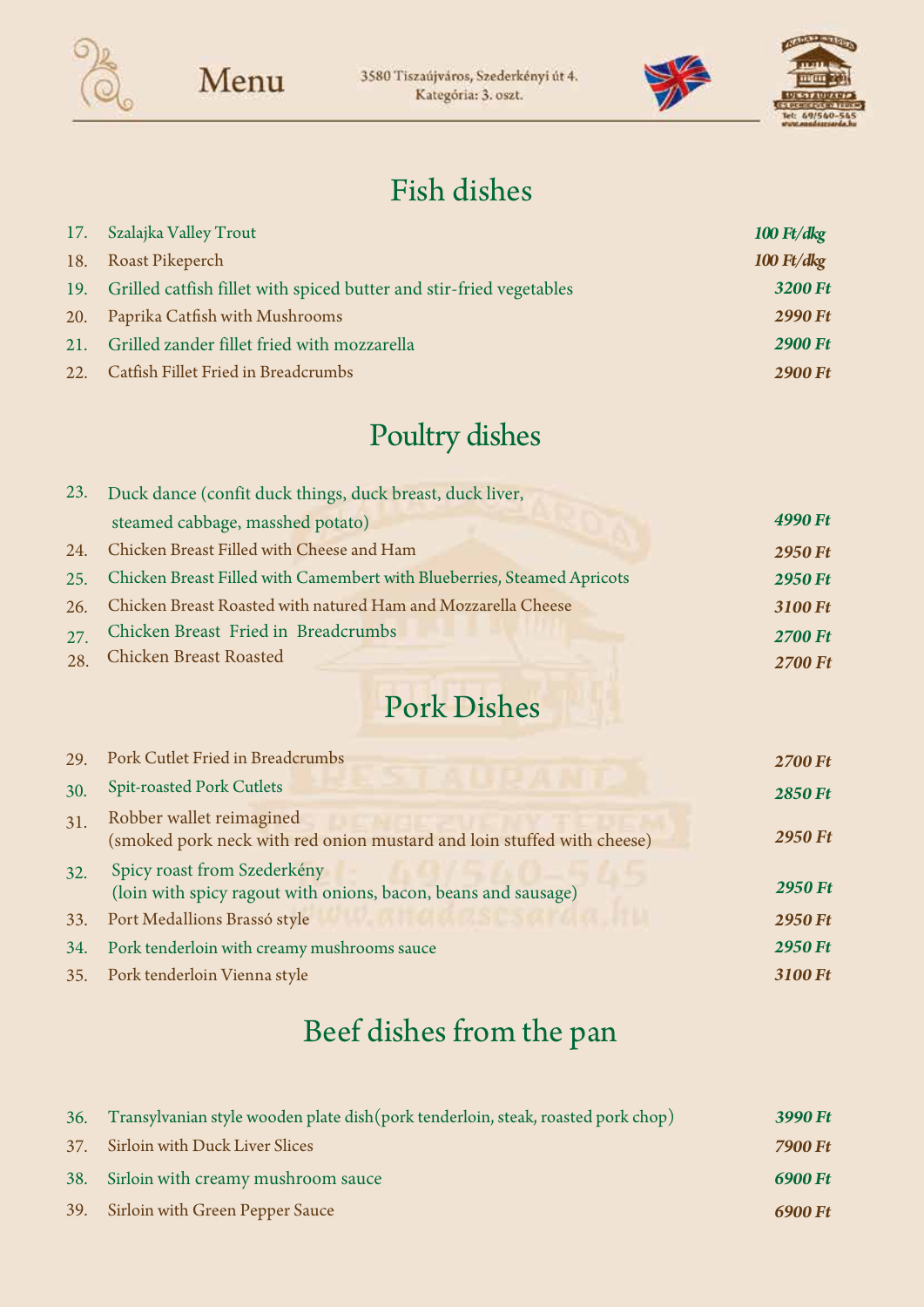

3580 Tiszaújváros, Szederkényi út 4. Kategória: 3. oszt.





#### Knuckle dishes

| 40. | Knuckle of pork aged in beer, with cumin, braised red cabbage            | <b>2800 Ft</b> |
|-----|--------------------------------------------------------------------------|----------------|
|     | 41. Smoked Pork'Borzas style"                                            |                |
|     | (hungarian potato flatbread coat cooked smoked pork roasted in "tocsni") | <b>2700 Ft</b> |
|     | 42. Knuckle Baker style                                                  | 3400 Ft        |

#### Main Courses

| 43. Veal Stew                                                                   | <b>2600 Ft</b> |
|---------------------------------------------------------------------------------|----------------|
| 44. Tripe Stew                                                                  | <b>2200 Ft</b> |
| 45. Knuckle and Tripe                                                           | <b>2400 Ft</b> |
| 56. Devil's Langosh (fried dough, hot) - Veal Stew in Totchni (potato pancakes) | <b>2900 Ft</b> |

## Plates for 2 person

| 47. | 'Nádas' plate for 2                                                                      |                |
|-----|------------------------------------------------------------------------------------------|----------------|
|     | Cheese in Crumbs, Mushroom in Crumbs, smoked Pork Borzas style,                          |                |
|     | smoked Knuckle Spitroasted Roasted Pork Fillet, and Baked smoked bacon,                  |                |
|     | Mixed side dish: Rice, French Fries                                                      | 6900 Ft        |
| 48. | 'Tisa' Fisherman's plate for 2                                                           |                |
|     | Catfish Fillet Fried in Breadcrumbs, Carp Fillet Fried in Breadcrumbs, Pikeperch         |                |
|     | Orly stylem Catfish Fillet with Remulade Sauce, Rice, French Fries                       | <b>7300 Ft</b> |
| 49. | 'Nádas' Feast for 2                                                                      |                |
|     | Chicken Breast Filled with Cheese and Ham, Chicken Breast Filled with Camembert, Spare   |                |
|     | rib Borzas style, Pork tenderloin, and Fried panceta, French Fries, Rice, Stake Potatoes | 7700 Ft        |
| 50. | Fitness Plate for 2                                                                      |                |
|     | Grilled mature cheese, mushroom, chicken breast, Zucchini stuffed with feta,             |                |
|     | Grilled vegetables, Rice                                                                 | 6990 Ft        |
|     | 'a cta                                                                                   |                |

| 51. Strapatchka with Ewe-cheese and Smoked Knuckle | <b>2400 Ft</b> |
|----------------------------------------------------|----------------|
| 52. Pasta with Cottage-cheese                      | 1850 Ft        |
| 53. Spaghetti Bolognese style                      | <b>1850 Ft</b> |